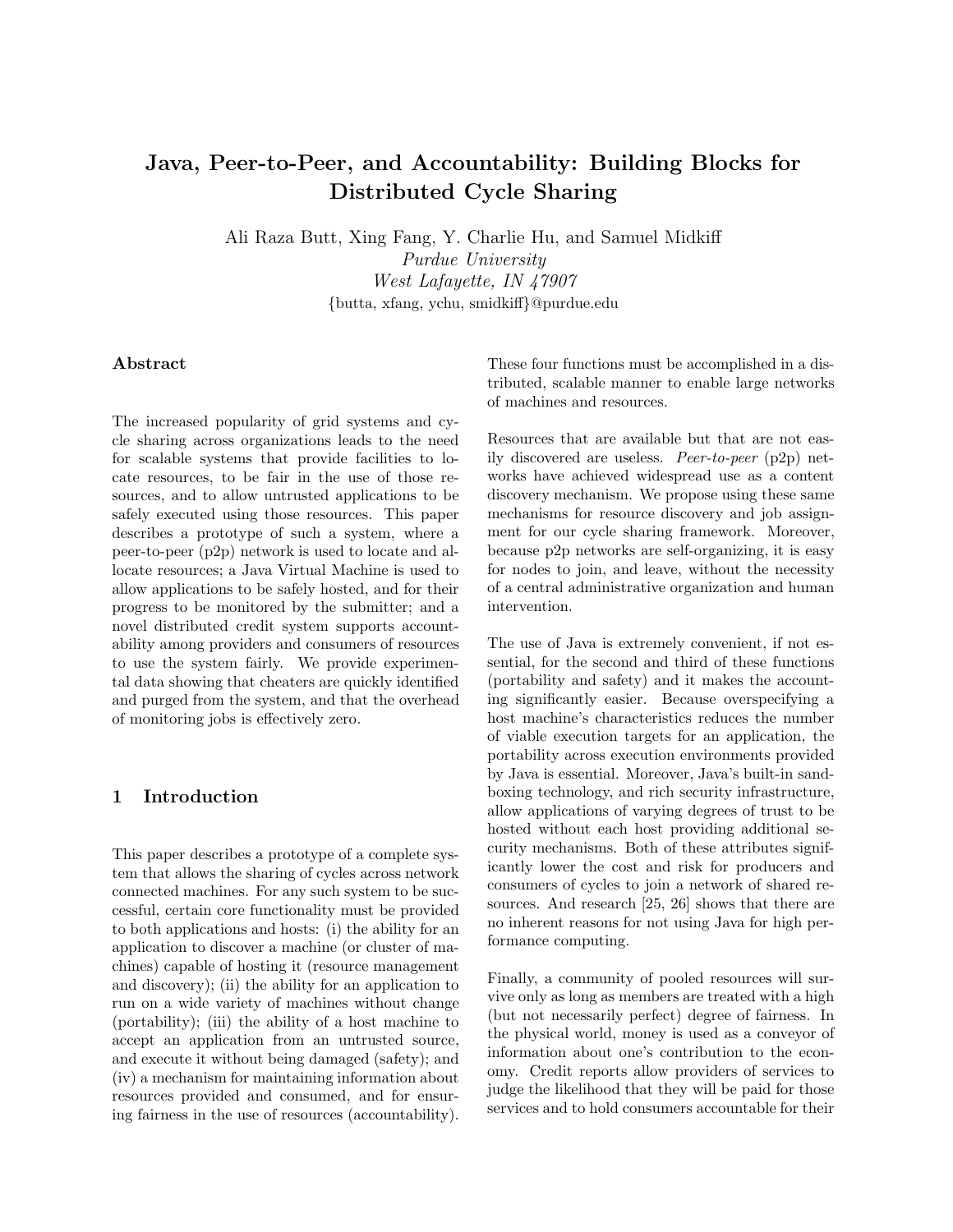debts. Incremental payment schemes are used in many large activities to bound the amount of risk for both providers and consumers of resources to the size of the incremental payment. In this paper we outline a low-overhead Java based mechanism to allow users to monitor the progress of their applications, and to determine if they are comfortable making partial payments for the progress of a job. Our credit mechanism provides a distributed, scalable system for making and accepting these (possibly partial and incremental) payments (credits, in the language of this paper.) Moreover, our system supports two other important functions: we allow both users and resource providers to determine, using their own criteria, the credit worthiness of others; and we allow credits held by one entity (user) to be traded to another, and used by that other entity to acquire resources or reduce its volume of outstanding credit. Just as the larger economy can function well with a certain amount of fraud and noise in transactions and accounting, so should economies involved in sharing of computational resources. Thus our goal is not to produce perfectly secure system, but instead sufficiently good systems to enable wide scale sharing of computational resources.

This paper makes the following contributions:

- A novel method for monitoring the progress of a Java application with low overhead that leverages important features of Java Virtual Machines (JVM);
- A novel method for issuing credits that is scalable and checkable by all participating nodes in a system;
- A system that allows the sharing of computational resources that builds on the Java properties of portability and safety, the credit system described in this paper, and scalable p2p networks;
- Experimental data showing the practicality of these techniques.

The rest of paper is organized as follows. Section 2 presents our proposed scheme for enforcing fairness in p2p cycle sharing systems. Section 3 discusses the details of our prototype implementation, and Section 4 measures the overhead and the effectiveness of our proposed scheme. Finally, Section 5 presents some related work, and Section 6 provides concluding remarks.



Figure 1: Overall design of the proposed scheme. Each node can be a submission node, or an execution node for submitted jobs.

# 2 System Design

This section first gives an overview of the system design, and then describes in detail how each of the building blocks implements the properties necessary for a usable cycle sharing system.

## 2.1 Overview

In order to obtain a cycle sharing system that prevents disproportionate consumption of resources, the system has to simultaneously provide the consumer with assurances that jobs are making progress on remote machines, and the resource provider with assurances that resource usage will be compensated. Figure 1 shows the design of our system. It uses a p2p substrate for two purposes: to organize all the participating nodes, and to locate remote nodes with available compute cycles. In the following we assume a remote node with free cycles has already been selected for remote execution.

Every participating node can be a resource consumer (submission node) or a provider (execution node). A node can fill both roles simultaneously as well, e.g., its jobs can be running on some remote nodes while jobs from other remote nodes are running on it. As a consumer, a node implements the following functions: (i) it implements a probing system that allows it to query a reporting module (a job that listens for, and accumulates information sent by the beacons which monitors the progress of an application) for progress reports on remote jobs; (ii) it has access to a special compiler that processes the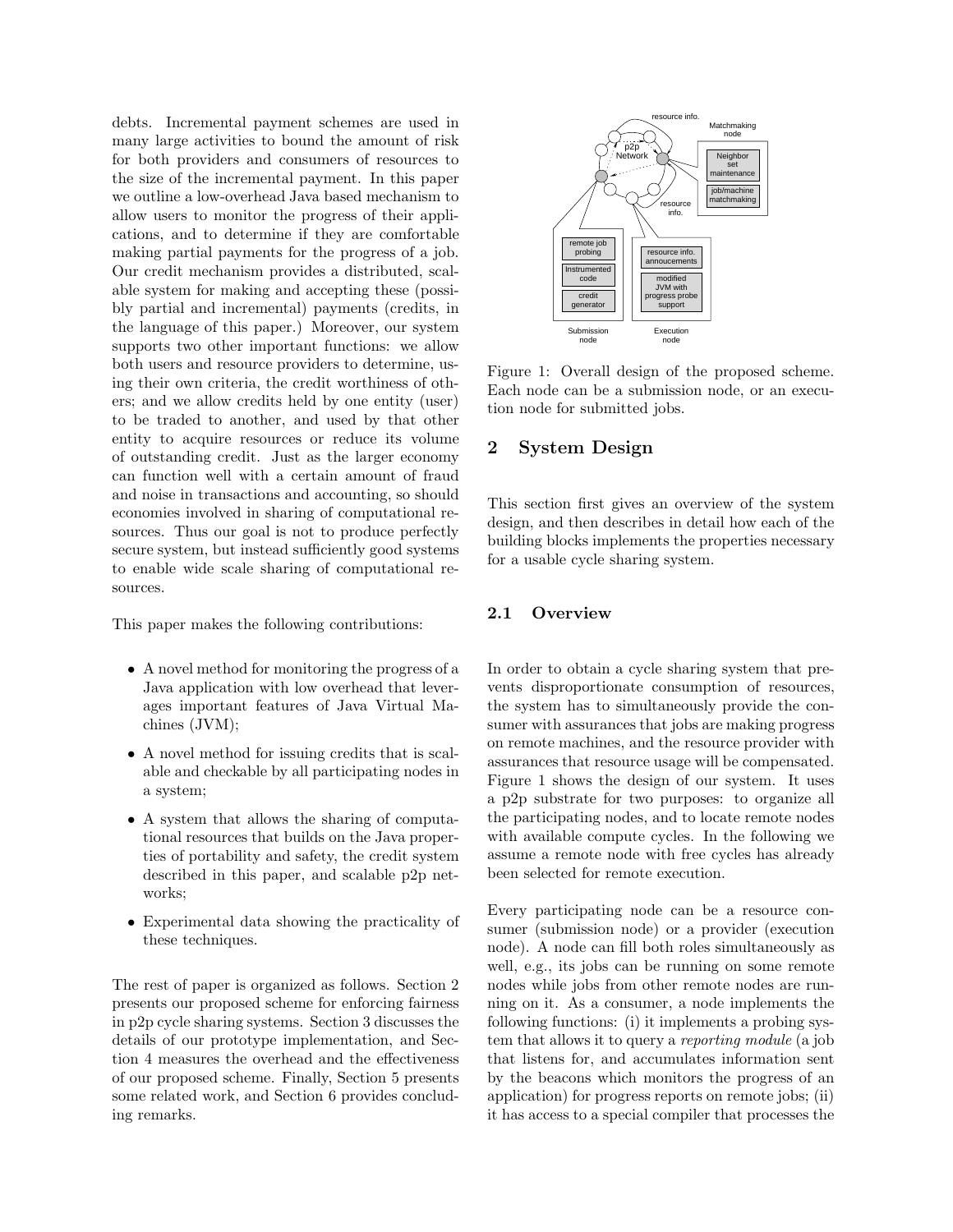information sent by beacons and check it for validity. In our current implementation all information sent by beacons is considered valid, and no information is extracted, but our design allows for more sophisticated reports (see Section 2.4.1 for details); (iii) it implements an accounting system to record the fact that it has consumed cycles on other nodes, and to issue digitally signed credits to the hosting machine when necessary. These reports are stored in the p2p network, and can be viewed by all nodes in the network.

As a resource provider, the execution node supports a trusted JVM whose dynamic compiler inserts beacons that send information about the progress of the application to the reporting module, mentioned above. The reporting module issues progress reports using this information.

Remote cycle sharing works as follows. First, the submission node creates a job to be run on remote resources. The p2p network is queried for a possible host node, the credit information for the node is checked, and if acceptable the job is submitted to the node. The VM and its dynamic compiler on the host node insert instrumentation and beacons into the program, which begins execution. The submitting node then periodically queries the reporting module (which can run on any node that can communicate with the job on the host node and with the submitting node). If the submitting node finds the job to be making progress, it issues a credit to the execution node. Credits are not issued if the job is not making satisfactory progress. If the submission node tries to cheat and not issue a credit to the host node, the host node can evict the job. Therefore, self interest motivates the submitting node to issue credits, and the host node to run the program.

# 2.2 Scalable resource management through p2p networks

To enable fault-tolerant, load-balanced sharing of compute cycles among the participating nodes, we use a structured p2p overlay network to organize the participating nodes and locate available compute cycles on remote nodes for remote execution.

#### 2.2.1 Distributed Hash Tables

We briefly review current p2p overlay networks which previously have been used for supporting data-centric applications. Structured p2p overlay networks such as CAN[30], Chord[35], Pastry[32], and Tapestry[40] effectively implement scalable and fault-tolerant distributed hash tables (DHTs). Each node in the network has a unique nodeId and each data item stored in the network has a unique key. The nodeIds and keys live in the same namespace, and each key is mapped to a unique node in the network. Thus DHTs allow data to be inserted without knowing where it will be stored and requests for data to be routed without requiring any knowledge of where the corresponding data items are stored. In the following, we give a brief description of one concrete structured overlay network, Pastry, on which our prototype is built. Detailed information can be found in [32, 7].

Pastry provides efficient and fault-tolerant contentaddressable routing in a self-organizing overlay network. Each node in the Pastry network has a unique nodeId. When presented with a message with a key, Pastry nodes efficiently route the message to the node whose nodeId is numerically closest to the key, among all currently live Pastry nodes. Both nodeIds and keys are chosen from a large Id space with random uniform probability. The assignment of nodeId can be application specific; typically by hashing an application specified value using SHA-1 [14]. The message keys are also application specific. For example, when inserting the credit of a node into the DHT (Section 2.4) the message key could be some identifier that uniquely identifies that node.

The Pastry overlay network is self-organizing, and each node maintains only a small routing table of  $O(\log N)$  entries, where N is the number of nodes in the overlay. Each entry maps a nodeId to an IP address. Specifically, a Pastry node's routing table is organized into  $\lceil \log_{2^b} N \rceil$  rows with  $(2^b-1)$  entries each. Each of the  $(2<sup>b</sup> - 1)$  entries at row *n* of the routing table refers to a node whose nodeId shares the first  $n$  digits with the present node's nodeId, but whose  $(n+1)$ th digit has one of the  $(2<sup>b</sup> - 1)$  possible values other than the  $(n + 1)$ th digit in the present node's nodeId. Each node also maintains a *leafset*, which keeps track of its  $l$  immediate neighbors in the nodeId space. The leafset can be used to deal with new node arrivals, node failures, and node recoveries as explained below. Messages are routed by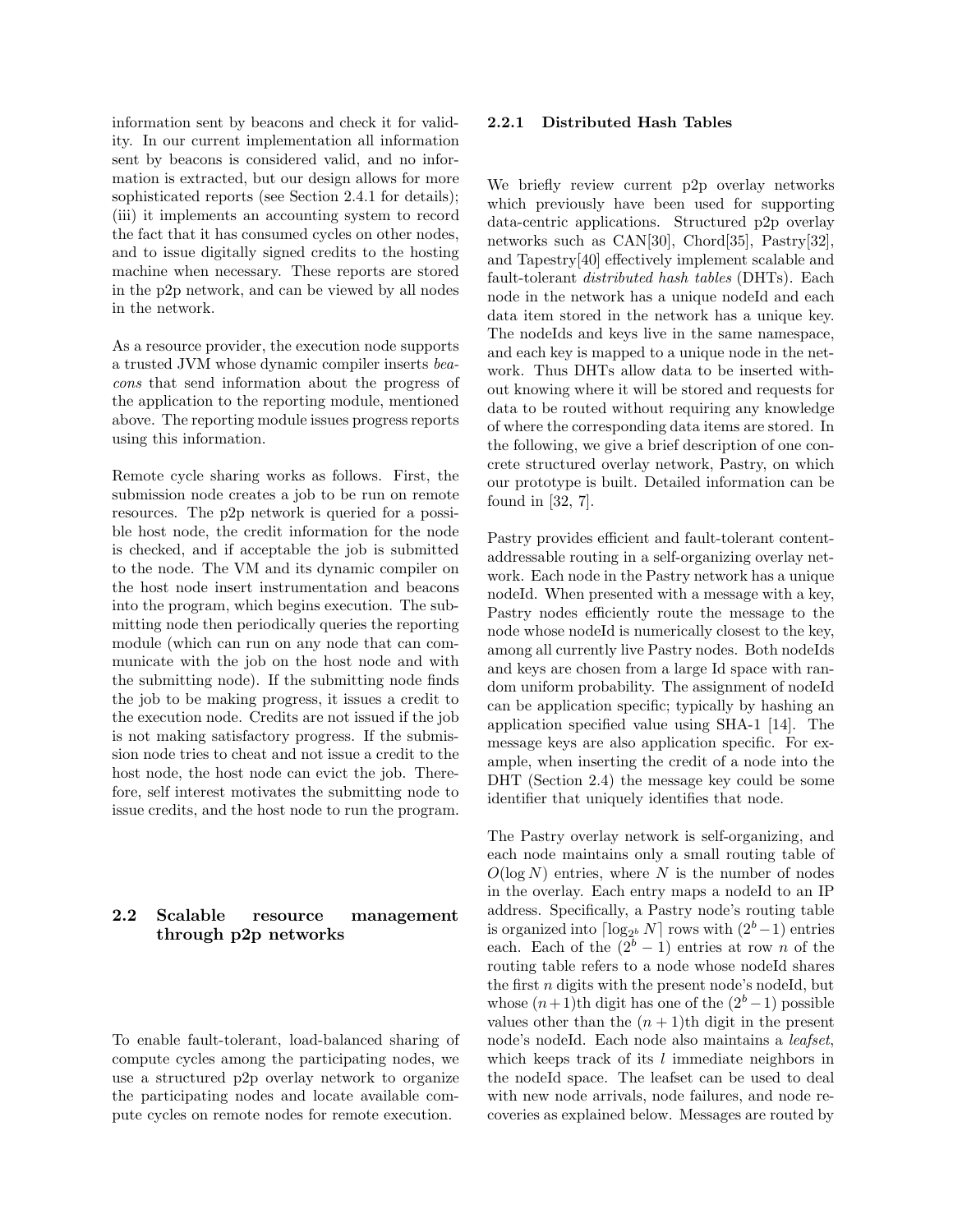Pastry to the destination node in  $O(\log N)$  hops in the overlay network.

#### 2.2.2 Discovering free cycles

While p2p overlay networks have been mainly used for data-centric applications, our system exploits p2p overlays for compute cycle sharing. Specifically, it organizes all the participating nodes into an overlay network, and uses the overlay to discover available compute cycles on remote nodes.

To discover nearby nodes that have free cycles, our system exploits the locality-awareness property of Pastry [7] to maintain and locate nearby available resources to dispatch jobs for remote execution. This property means that each entry in a Pastry node n's routing tables contains the node  $n_c$  that is close to n among all the nodes in the system whose nodeIds share the appropriate prefix that would place them in that entry of  $n$ .

Periodically, each node propagates its resource availability and characteristics to its neighbors in the proximity space. This is achieved by propagating the resource information to the nodes  $n'$  in each node  $n$ 's Pastry routing table rows. Node  $n'$  also forwards the resource information according to a Timeto-Live (TTL) value associated with every message. The TTL is the maximum number of hops in the overlay between  $n$  and the nodes that receive its resource information. Hence, the resource information is propagated to neighboring nodes within TTL hops in the overlay. Since Pastry routing tables contain only nearby nodes, this "controlled flooding" will cause resource information to be spread among nearby nodes in the proximity space. Each node that receives such an announcement caches the information in the announcement for its local matchmaking between jobs and available resources.

To locate a remote node for job execution, a node queries nearby nodes with available resources as accumulated in its local knowledge, taking proximity and credit-worthiness into account. The actual remote execution of the program and subsequent I/O activities are performed with the remote node directly, and do not go through the overlay.

Our p2p-based cycle sharing system tolerates node/network failures as follows. When the node for remote execution fails, the submitting node discovers an alternative node for re-execution. The fault handling can be implemented in the runtime system and made transparent to the user program. This is an important advantage over the traditional client/server model, where failure of a server implies explicit reselection by the client. For reasons of failure resiliency (or malicious node detection) via comparison of results from multiple nodes, a node may create multiple identical computations for remote execution.

#### 2.3 Safety and portability through Java VMs

One of the goals of this project is to allow cycle sharing with a minimum of human-based administrative overhead. This requires that jobs be accepted from users who have not been vouched for by some accrediting organization. This, in turn, requires that submitted applications not be able to damage the hosting machine. Java's sandboxing abilities fit in well with this model. If submitters have undergone some additional verification (i.e. they are a trusted user), digital signature based security mechanisms can be used to allow potentially more harmful code to be executed, for example code that accesses the host's file system.

Java portability across different software and hardware environments significantly lowers the barriers to machines joining the pool of users and resources available on the network. Java's portability is in part because byte-code is well defined. Another reason for its portability is that much of the functionality that is provided by system libraries, and is not part of languages like  $C++$  and Fortran (e.g. thread libraries and sockets), is provided by well specified standard Java libraries. As a consequence, in practice Java's interfaces to system services, e.g., sockets, appear to be more portable than with C++ implementations.

These attributes allow submitting nodes to have a larger number of potential hosts to choose from, and increases the probability that a program will execute correctly on a remote host.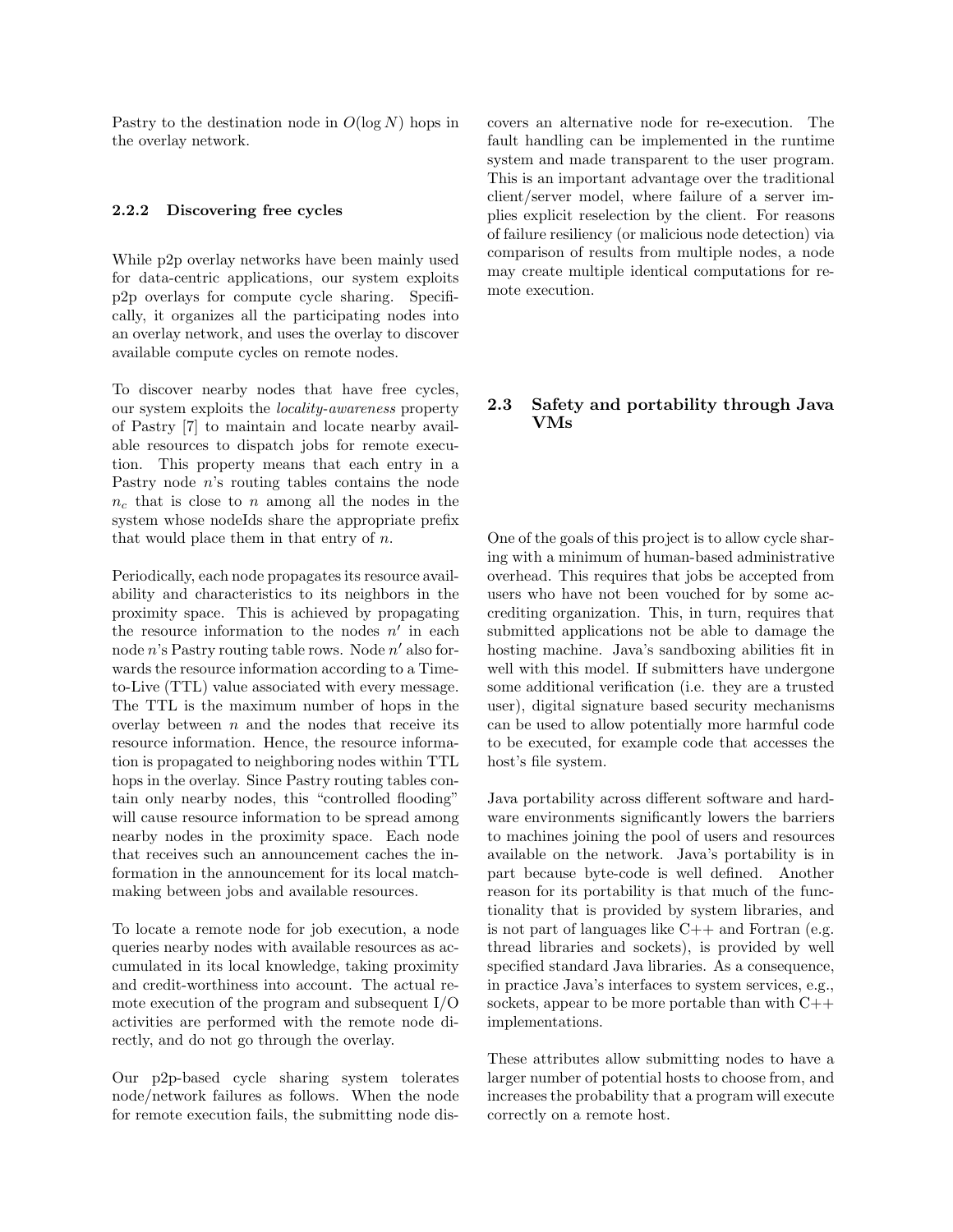

Figure 2: Compiler instrumentation for monitoring job progress. The communication between the instrumented beacons and the reporting module is asynchronous, whereas it is synchronous between the querying node and reporting module.

# 2.4 Accountability through Java, p2p networks, and credit-worthiness

Accountability in our system is achieved through a system of credits. The storage and retrieval of these credits is accomplished through the p2p network, and the monitoring of long-running jobs to determine if credits should be issued is done using a JVM.

# 2.4.1 Compiler support for progress monitoring

The basic idea behind the compiler assisted monitoring of the program execution is that the compiler will instrument the program with beacons which will periodically emit some indication of the program's progress. Because Java is a dynamically compiled language, commercial and research JVMs typically monitor the "hotness" of executing methods by either inserting sampling code that is periodically executed or executed on method entry, or by observing currently active methods. These techniques develop an approximation of the time spent in a method. Our system exploits this information to monitor the progress of the program and sends this information asynchronously to a separate program called the reporting module. The reporting module then buffers this information so that it can reply to queries from the program owner.

When a program owner queries the reporting module, the reporting module creates a progress report from the data it has so far collected, and replies to the program owner immediately. The owner can then process this report and determine whether its program is making progress. Figure 2 shows this setup. The advantage of having the reporting module is two-fold: (i) the application program does not have to suspend itself while waiting to be probed by the job owner, instead the data is buffered in the reporting module, and (ii) the design of the beacons is decoupled from the design of the queries. Moreover, the reporting module can run on the execution node, the submission node, or any other node that can communicate with both the execution and the submission node. For this reason, the reporting module is implemented as a separate process.

On a truly malicious, as opposed to overloaded or otherwise defective system, this simple beacon can be spoofed by the malicious system replaying old beacons. In the worst case, determining that a program on a remote system has run to completion and without tampering is as hard as actually running the program. It is our assumption in this project that we are not executing on truly malicious machines, rather we are running on machines that may be overcommitted, or that may be "fraudulently" selling cycles that don't exist in order to gain credits to purchase real cycles. Our goal is to uncover fraud and overcommitted nodes before the system is exploited "too heavily" by fraudulent or over-extended machines, not to prevent all fraud. Thus our system does not need to detect all fraudulent or overcommitted systems, but rather must allow fraudulent and overcommitted systems to be detected "soon enough". This is analogous to the goal of credit rating services in "real world" commerce, which is not to prevent any extension of credit to unworthy recipients, but rather to bound the extent to which they can receive credit to an amount that can be absorbed by the system. We stress that system is general enough to support either decentralized or centralized credit reporting mechanisms, depending on any legal requirements or requirements of the member nodes.

We are developing audit methods for better, albeit still not perfect, credit reporting. Figure 3(a) show a graphical representation of a program – it can be either a control flow graph or a calling graph. This graph can be treated as a transducer<sup>1</sup>, or as a finite state automata (FSA) that accepts the language defined by the strings emitted by the transducer. In this model, the execution of the program corresponds to the transducer, with the reporting module implementing the recognizing FSA. The compiler will insert beacons to implement the

<sup>&</sup>lt;sup>1</sup>A transducer is a finite state automata that emits information on state transitions.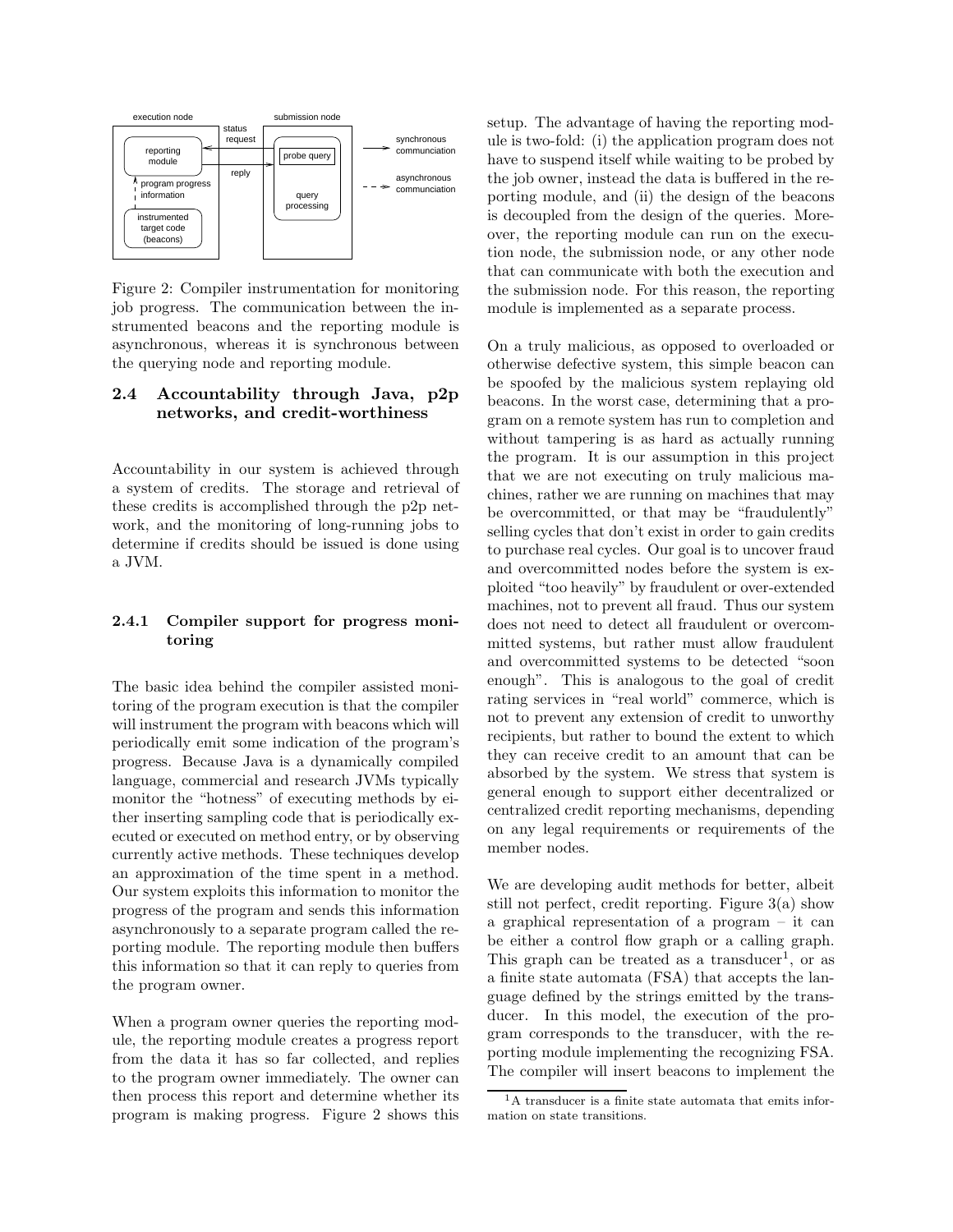

Figure 3: A flow graph as a transducer and recognizing Finite State Machine.

transducer within the executing application and will also create the associated FSA.

Output emitted by the transducer can be simple, such as method names, or more complicated, such as method names, ranges of induction variables and the values of the induction variables themselves. However, this system may still not be secure since either another program understanding tool or a human could reverse-engineer the transducer in the application program and use that information to spoof the reporting module.

#### 2.4.2 Issuing credits and assessing creditworthiness

To ensure the compensation of consumed cycles on node  $B$  by node  $A$ , we propose a distributed creditbased mechanism. There are two building blocks of our approach: (i) credit-reports which are entities that can be "traded" in exchange for resources, and (ii) a distributed feedback system which provides the resource contributors with the capability to check the credit history of a node, as well as to submit feedback about the behavior of a node. For simplicity, we assume that all jobs are equivalent in terms of the amount of resources they consume.

The distributed feedback database is built on top of the Distributed Hash Table (DHT) supported by the underlying structured p2p overlay. It maintains the feedback for each node regarding its behavior towards honoring credits. Any node in the system can access this information and decide whether to allow an exchange with a requesting node, or con-



Figure 4: Various steps to ensure proper compensation of a contributed resource.

sider it a rogue node and avoid any dealings with it. In this way, a node can individually decide to punish a node whose consumption of shared resources has exceeded its contribution to other nodes by some threshold determined by the deciding node.

Figure 4 shows the various steps involved in ensuring that  $B$  is adequately compensated for its contribution. When A runs a job on B (1 in Figure 4), A will issue a (digitally signed) credit to B (2 in the Figure) (This credit is similar to the claim in Samsara [8]; it can be "traded" with other nodes for exchange of equivalent resources). A will give the credit a unique sequence number – unique in that A will issue no other credits with that number. B will digitally sign the credit and hash it into a repository in the p2p network (3 in the Figure). The credit hash is generated by hashing a function of A and the sequence number.

If B gives the credit to C (4 in the Figure), B will digitally sign the credit before giving it to C. C will digitally sign it, compute the hash based on (A, unique number) and store it (5 in the Figure). The storing node will replace the existing copy of the credit with the new copy. It knows it can do this since the end of the signing sequence is "B, B, C", i.e. the last-1 and last-2 signatures match, showing that the last-1 signer is the previous owner and is allowed to transfer the certificate.

If the certificate goes to Z (6 and 7 in the Figure) and returns to A (8 in the Figure), A destroys it. Since the end of the signing sequence is "Z, Z, A", the system knows that the transfer to A is valid and A is the owner, and therefore A can choose to have the credit destroyed. Note that this also allows credits to be destroyed by any owner (i.e. C above could have asked that the credit be destroyed,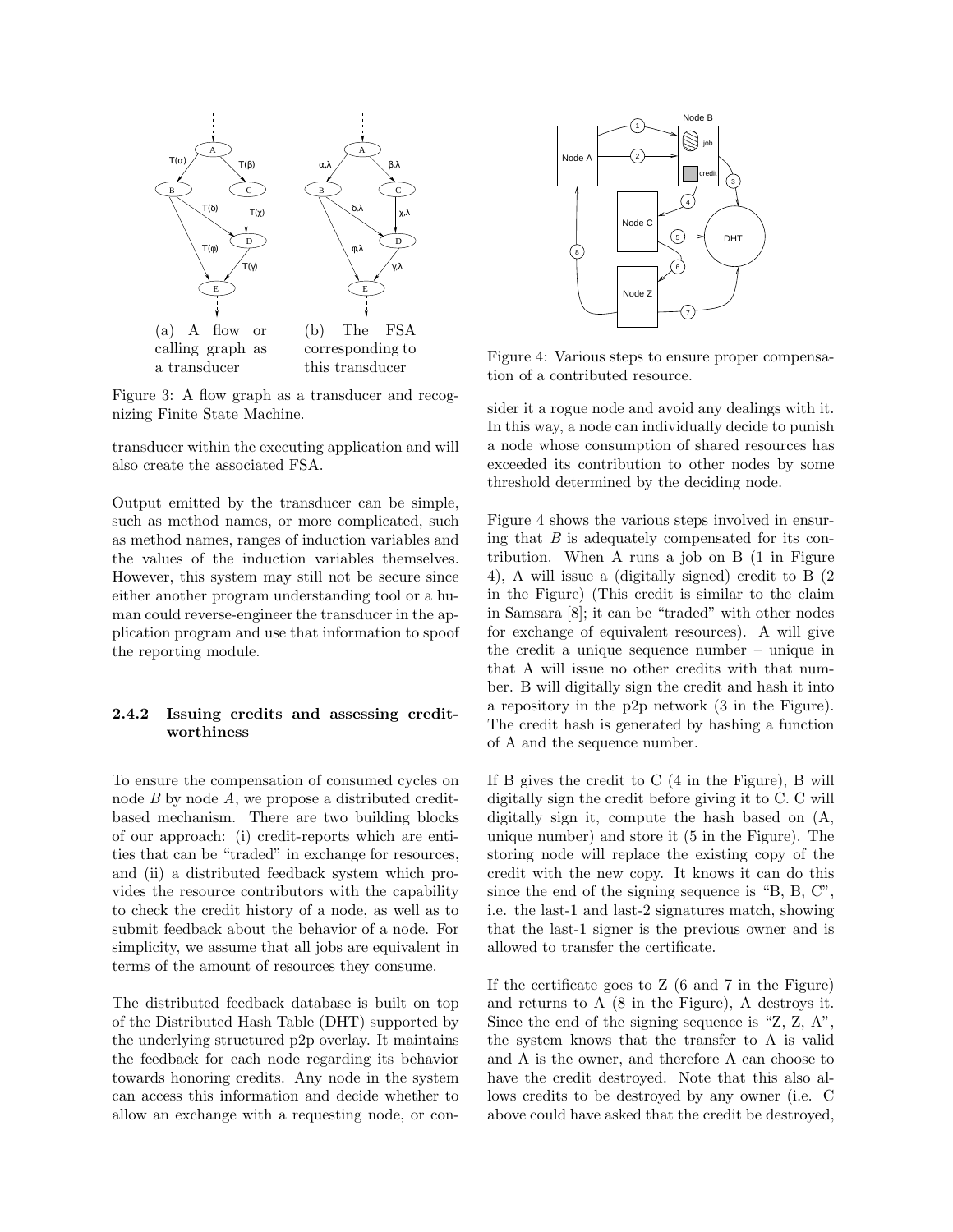not saved) perhaps because of monetary payments, lawsuits, bankruptcy of the root signer, etc.

Because a credit hashes to a fixed location, attempts to forge credits (for example in a replay attack) will leave multiple copies of the credit (identified by its unique sequence number) in the same DHT location, and the second forged credit will not be saved. Thus if B tries to give the same credit d to both C and Z, one would be rejected (say Z's) and Z could then refuse to run B's job. Should a malicious node save both credits, a node checking on the credit worthiness of the issuing node can determine that there are two credits with the same number, and either ignore or factor this into its evaluation of both the issuing node and node B.

The feedback information is used to enforce contribution from selfish nodes as follows. In Figure 4, before node B executes a job on behalf of node A, it retrieves all the feedback for A from the DHT, verifies the signatures to ensure validity, and can decide to punish A by refusing its job if A's number of failures to honor credits has exceeded some threshold determined by B. We note that this system allows independent credit rating services to be developed that a submitting node can rely on for evaluating the credit-worthiness of a host.

#### 2.4.3 Potential threats and vulnerabilities

It is our assumption in this project that we are not executing on truly malicious machines, rather we are running on machines that may be overcommitted, or that may be "fraudulently" selling cycles that don't exist in order to gain credits to purchase real cycles. Thus we limit out discussion of potential threats to be from such misbehaving nodes in the following.

The first scenario deals with the timing between the issuing of credits and the running of submitted jobs. In particular, a running node may refuse to spend further cycles upon receiving credits from job submitting nodes, and conversely, the submitting node may refuse to issue credits upon hearing the completion of its remote job execution. To provide mutual assurance, we propose the use of incremental credit issuing. Consider the case when A is submitting a job to run on B. Under the incremental credit issuing scheme, A gives incremental credits when it sees progress of its job on B. A might also choose to checkpoint its job when issuing an incremental credit to eliminate the chance of losing work that has been paid for. Secondly, A can also issue a negative feedback for B if it misbehaves. This is done as follows. A monitors its job on B at predefined intervals. On each interval that A finds its job stalled, it calculates a probability q, which increases exponentially with increasing number of consecutive failures of  $B$  to allow the job to progress.  $A$  then issues a negative feedback for  $B$  with the probability q. This scheme allows  $B$  to have transient failures, but punishes it for chronically cheating. Conversely, the case where A refuses to honor its issued credit is already addressed by the distributed feedback mechanism.

The next scenario results from the fact that if each feedback is inserted in the DHT only once, even though DHT replicates the credit among nodes nearby in the nodeId space, if the node storing the main replica acts maliciously, the credit information may not be retrieved correctly. To overcome this, we purpose inserting each credit into the DHT multiple times by making use of a predetermined sequence of salts known to all the participants. For each known salt, a credit hash is generated by hashing the concatenated function of the issuer's nodeId, the sequence number, and the salt. The signed credit is then inserted into the DHT. In this way, each credit will be available at multiple mutuallyunaware nodes. When a participant intends to verify the integrity of another participant, it can choose to retrieve multiple copies of the credit instead of one. The number it attempts to retrieve can vary between one and the maximum copies that are allowed to be inserted into the system. Once these copies are retrieved, the node can compare them for trustworthiness. In case of mismatch, a majority vote can be adopted and the version of the credit that has the highest number of occurrence is assumed to be the trusted one. This potentially increases the amount of data that is inserted and retrieved from the DHT. However, the size of credit is usually small, and the additional benefits of having multiple insertions outweigh the increase in the message overhead.

Another problem may arise where the credits are never "traded" back to the issuing node. This does not indicate misbehavior, but can result in a large number of un-utilized credits accumulated in the system. Therefore, where possible, a node tries to "trade" a remote credit it holds, rather than issue its own credit. Moreover, each credit-report has a timestamp, and nodes can determine how old a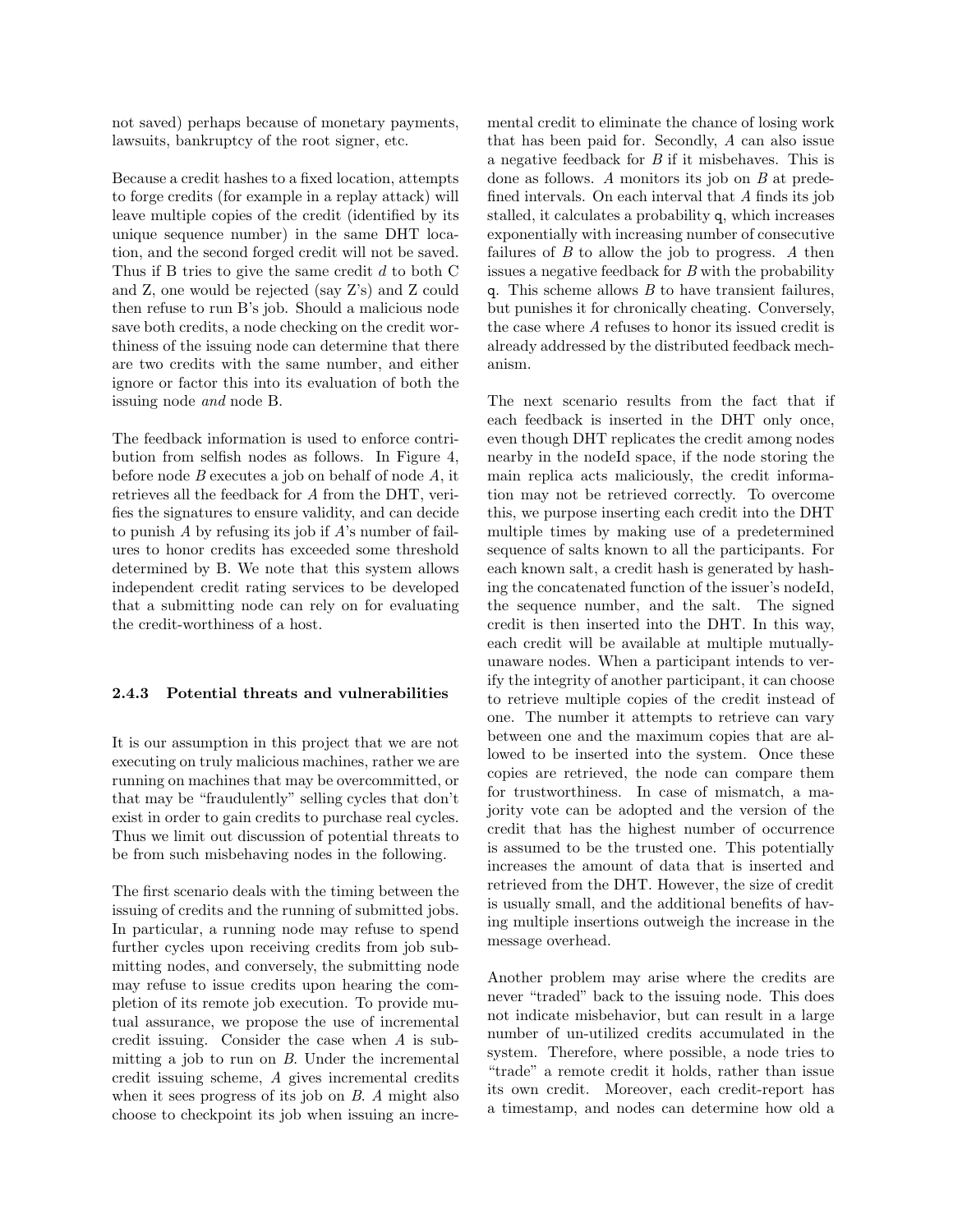| Module name | Functionality                                                                                         |
|-------------|-------------------------------------------------------------------------------------------------------|
| announceC   | Creates resource information<br>announcements and sends<br>them to the neighboring<br>nodes.          |
| dbaseC      | Manages the local knowledge<br>base on a node.                                                        |
| matchmakerC | Finds suitable nodes for re-<br>quested job runs from avail-<br>able remote nodes.                    |
| execC       | Sets up the execution en-<br>vironment for a job on a<br>matched node and initiates<br>the execution. |

Table 1: Modules in the prototype implementation and their functions.

credit is. In case the age of a credit-report originated from A increases more than a system-wide threshold, the credit holding node will try to exchange it with A first, before trying to locate some other resources in the network. This will help in reducing the number of credit-reports in the system. Intra-organizational networks can clear the system periodically using internal budgeting procedures. We note that the load imposed on the system by large amounts of circulating credit is much less than in systems like Samsara, where credit takes the form of physical disk space held hostage, and consequently reduces the amount of system resources available for other purposes.

## 3 Implementation

We have built a prototype of our proposed scheme for p2p based resource discovery and accountability using Java 1.4.2 API specification. We utilize the Pastry [32] API for p2p functionality, and PAST [31] for storing the distributed feedback in a fault-tolerant and distributed manner. The implementation is done on nodes with Pentium IV 2 GHz processors, 512 MB RAM, running Linux kernel 2.4.18, connected via 100 Mb/s Ethernet. The prototype can be divided into various software modules as listed in Table 1.

An interesting observation in the implementation process was the duplicated reception of the same node's resource announcements at a node because a node may be on the routing tables of multiple remote nodes. To prevent duplicate messages from flooding the system, each node assigns a 32-bit sequence number to its announcements. The number is chosen at random at the start of a node, and increases monotonically for the life of the node. When an announcement is received, its sequence is first compared with the sequence number of the last message received from the originator. A sequence number with a value equal to or less than the last seen message implies that the message is a duplicate and can be discarded.

Our execution node uses an augmented version of the Jikes RVM [1], running on adaptive configuration. In the adaptive system, there exists an instrumentation framework that increments method invocation counters as the application proceeds. The counters are then stored in a database whose contents are examined by the controller thread to help make recompilation decisions. Since the application progress reports that we require can be inferred from this database, we do not have to add inline code into the application to determine it. Instead, we augment the system with a progress monitoring thread. In other words, the beacon is implemented as a thread that periodically looks into the database and sends the method invocation counter values to the reporting module, together with the timestamp. This information serves as an indicator for job progress. The interval between successive reports is a parameter that is specified when remote jobs are submitted. We will examine the effect of this interval on the execution overhead in our experimentation.

In our implementation the reporting module is located on the same host as the execution node. This enables the reporting module to record and report the system load information on the execution node as well, which provides further grounds for the probing module on the submission node to determine whether the remote host is cheating. (If the host is heavily loaded, we might assume the host is not cheating even though the progress is reasonably small). Also, hosting the reporting module on the same node incurs additional overhead, and we are able to study its effects through experimentation.

Communications between the execution node and the reporting module, and between the reporting module and the probing module, are implemented through UDP packets. We choose to use socketbased communication because it enables us to move the reporting module off the execution node if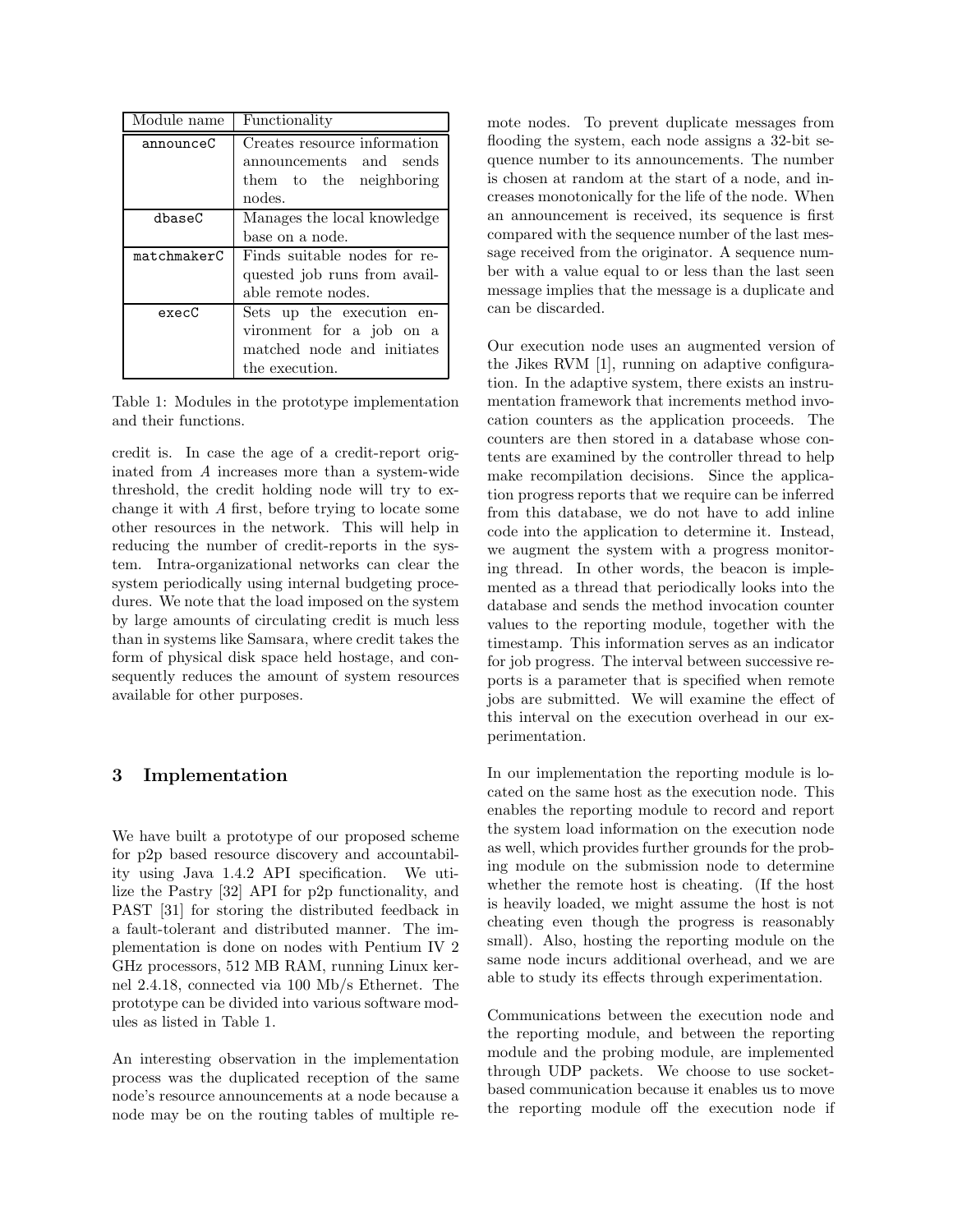

Figure 5: Overhead of beacons with a remote reporting module.

needed, and UDP is preferred because it has a lower overhead. As we are only interested in getting an indicator of application progress, losing some packets occasionally is not a big problem.

## 4 Evaluation

This section gives experimental results gathered by executing a modified version of the Jikes RVM on hardware, and by simulation studies of a p2p overlay network.

#### 4.1 Instrumentation overhead

In this section, we determine the effect of progress monitoring on application performance by studying the overheads of the beacons and the reporting module.

To study the overhead of beacons alone, we first run the reporting module on a different node than the execution node. Figure 5 shows the overhead of adding the beacon thread in the virtual machine. Experiments were run with the SpecJvm98 benchmark suite on data sizes of 100. Instrumentation results were reported to the remote reporting module at time intervals of 10, 20, 50, 100, 200 and 500 milliseconds, respectively. We observe that on average, when the time interval between successive reports is 500ms, the performance impact is less than 1%. For an actual system, reporting intervals would be in minutes or seconds, so the overhead on the program performance would be effectively zero. Notice that this is the overhead of monitoring the program progress only. The cost of instrumentation in the Jikes RVM system, which we are leveraging for our



Figure 6: Overhead of hosting the reporting module on the execution node.

technique, is about 6.3% [3], and can be lowered with larger instrumentation intervals.

Next we determine the overhead of hosting the reporting module on the execution node. We compare the performance of this setup with one that uses a remote reporting module (as in the previous case). Figure 6 shows the results. There are three sources for the overhead: network traffic to and from the reporting module, cost of periodically collecting host system load information, and overhead of maintaining the application progress and system load database. Application execution on the host slows down as a result of competition for CPU cycles. The first and last kinds of the overhead will grow linearly with the number of remotely executing jobs and they also grow as instrumentation and probing frequencies increase. The cost of system load information is proportional to the interval of load probing. In our experiment we assume one running VM, one probing node, and a load test interval of 200ms. We get the overhead for the job running on the VM. We did not do tests with multiple VMs on the same execution node because in that case the overhead is difficult to express in terms of the slowdown, and multiple working VMs compete for CPU cycles among themselves. The presence of the reporting module, without beacons, causes a slowdown of 1.4%. Increased reporting density incurs additional slowdowns, but again with realistic reporting frequencies, we can assume that part of the overhead to be zero.

#### 4.2 Simulation results

In this section, we evaluate the effectiveness of our p2p scheme on discovering appropriate resources for execution of jobs and on enforcing fairness in cycle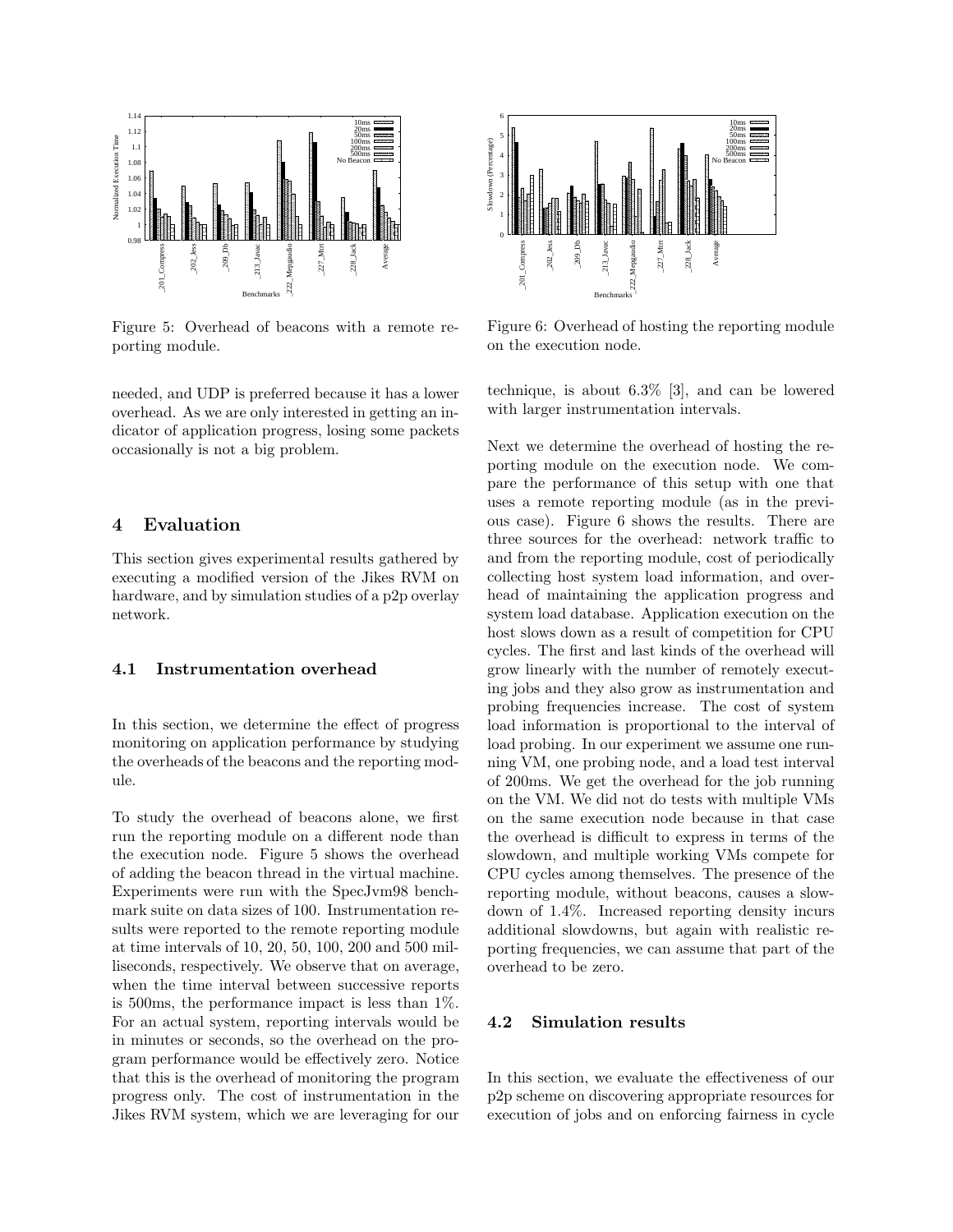

Figure 7: The number of resources available at each node with increasing TTL. The nodes are sorted in increasing order of discovered resources.

sharing by simulating a network of 1000 nodes. We developed a simulator of our proposed system on top of Pastry running with the direct communication driver, which allows the creation of multiple Pastry nodes on a single machine. We used the transit-stub Internet model [39] to generate an IP network with 10 stub domain routers, 100 transit domain routers, and attach 1000 nodes randomly to the 100 stub domain routers.

In the first set of simulations, we measure the effectiveness of our protocol for disseminating resource announcements. We assume each node has some resource to announce to the network, and uses the defined protocol to send the announcements. We run the simulation five times with TTL varying from 1 to 5. For each simulation, we measure the number of remote nodes whose announcements reach any given node. Figure 7 shows how the number of "discovered" nodes by each node increases with the TTL value. Increasing TTL results in more resources being discovered, but it also implies that resources may be far away in the network proximity space.

To measure the effectiveness of our credit-based scheme for enforcing fairness, we simulate cycle sharing among the 1000 nodes, with 500 nodes actively submitting jobs, while the rest of the nodes only contribute cycles. The TTL is fixed at three for this set of observations. Each of the 500 submitting nodes is fed with a randomly generated sequence of 100 jobs of equal length, each running for nine time units. The interarrival time between the jobs follows a uniform distribution between 1 and 17 time units. We compare the job throughput of three scenarios: (1) all 500 submitting nodes are honest; (2) 250 submitting nodes are honest and 250 submitting



Figure 8: The number of jobs issued, and completed over the period of our trace. Every node contributes resources to the system and is fair.



Figure 9: The number of jobs issued, and completed over the period of our trace for the non-cheating nodes. The feedback system is disabled.

nodes cheat by only submitting jobs and never accepting remote jobs, and the fairness mechanism is not turned on; and (3) same as (2) but with the fairness mechanism turned on. For case (3), the threshold for detecting cheating nodes is set to three, i.e., a cheating node can run up to three jobs without compensating the system, but when it attempts to run more jobs, other nodes ignore its requests for resources. The job throughput under these scenarios are shown in Figures 8, 9, and 10, respectively.

Figure 8 shows the number of jobs issued and the number of jobs completed against our simulated time when all 500 nodes are honest. It is observed that the jobs do not have to wait if free resources are available. The number of completed jobs closely follow the number of issued jobs. The slight increase in the difference over time is due to the fact the more jobs were requested than the available resources. However, all jobs completed at about the 1150th time unit, only 150 time units after all the jobs were issued.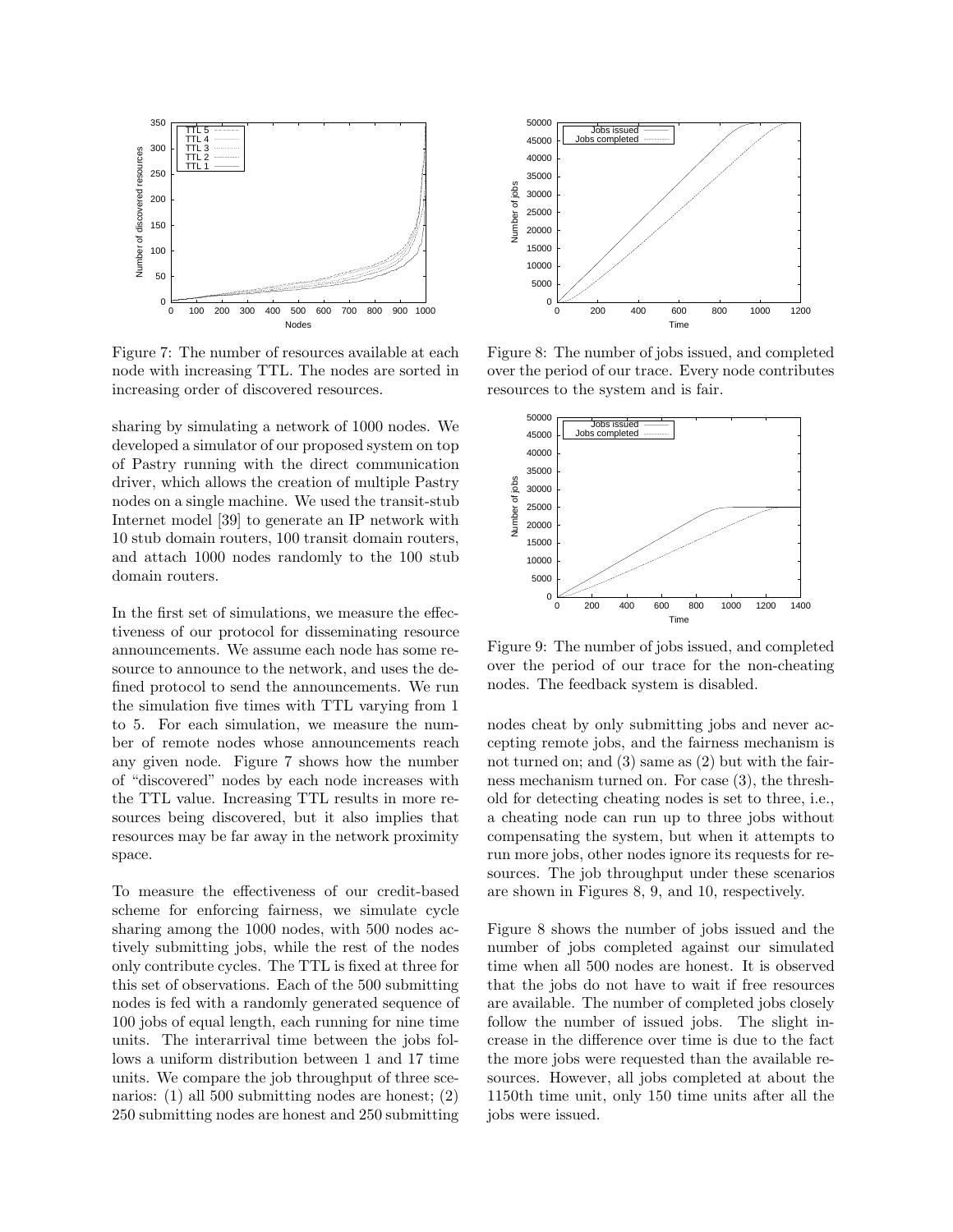

Figure 10: The number of jobs issued, and completed over the period of our trace for the noncheating nodes. The feedback system is enabled.

Figure 9 shows when 250 submitting nodes cheat and the credit-based mechanism is not turned on, the non-cheating nodes experience a larger delay in their job completion. There is a delay of 345 time units for all the jobs to complete. This is significant considering that the job lengths are only 9 time units.

Finally, Figure 10 shows the credit-based mechanism effectively isolates the cheating nodes and the jobs from the non-cheating nodes made more progress compared to the case without the creditbased mechanism. Note that the job delay in this case is less than that in Figure 8, because here 250 non-cheating nodes were sharing cycles of a total of 750 nodes, where as in the latter case 500 nodes shared cycles of 1000 nodes. This simulation shows that the credit-based mechanism quickly prohibits cheating nodes from consuming other nodes' cycles.

## 5 Related work

We discuss related work on cycle sharing over the Internet, on compiler instrumentations, and on fairness in p2p storage sharing systems.

Cycle sharing over the Internet The idea of cycle sharing among a large number of administratively independent, geographically dispersed, off-the-shelf desktops is popularized by the SETI@home [34] project. Similar approaches for solving large scale scientific problems are also adopted in systems such as Distributed.NET [10], Entropia [12], Genome@home [18] , and Nile [28] . These systems implement a central manager that is responsible for the distribution of the problem set, and the collection and analysis of the results. Users typically download the client programs manually and then execute them on their resources. The client programs are specially developed applications that the resource owners have to explicitly trust [6]. The clients periodically contact the central managers to provide results and to receive further data for processing. The clients are pure volunteers in nature, i.e., they do not receive any resource contribution for their own tasks. The aim of our project is to provide all nodes in the system with the capability to utilize shared resources. This provides an incentive for more resource owners to contribute resources to the system, hence increasing the instantaneous compute capacity of the system.

Various grid platforms also share the same goal of distributed sharing resources. Condor [24] provides a mechanism for sharing resources in a single administrative domain by harnessing the idle-cycles on desktop machines. Globus [15] and Legion [20] allow users to share resources across administrative domains. However, the resource management is hierarchical, and the users have to obtain accounts on all the resources that they intend to use [6]. PUNCH [23] decouples the shared resource users from the underlying operating system users on each resource, hence eliminating the need for accounts on all the shared resources. Sun Grid Engine [37] is another system that harnesses the compute powers of distributed resources to solve large scale scientific problems. However, all of these systems rely on some forms of centralized resource management and therefore are susceptible to performance bottlenecks, single-point of failures, and unfairness issues that our system avoids by using p2p mechanisms.

Fair peer-to-peer storage sharing The idea of enforcing fairness has been extensively studied in peer-to-peer storage systems, motivated by the usage studies [11, 33] which show that many users consume resources but do not compensate by contributing. CFS [9] allows only a specified storage quota for use by other nodes without any consideration for the space contributed to the system by the consumer. PAST [31] employs a scheme where a trusted third party holds usage certificates that can be used in determining quotas for remote consumers. The quotas can be adjusted according to the contribution of a node. Samsara [8] enforces fairness in p2p storage without requiring trusted third parties, symmetric storage relationships, monetary payment, or certified identities. It utilizes an extensive claim manage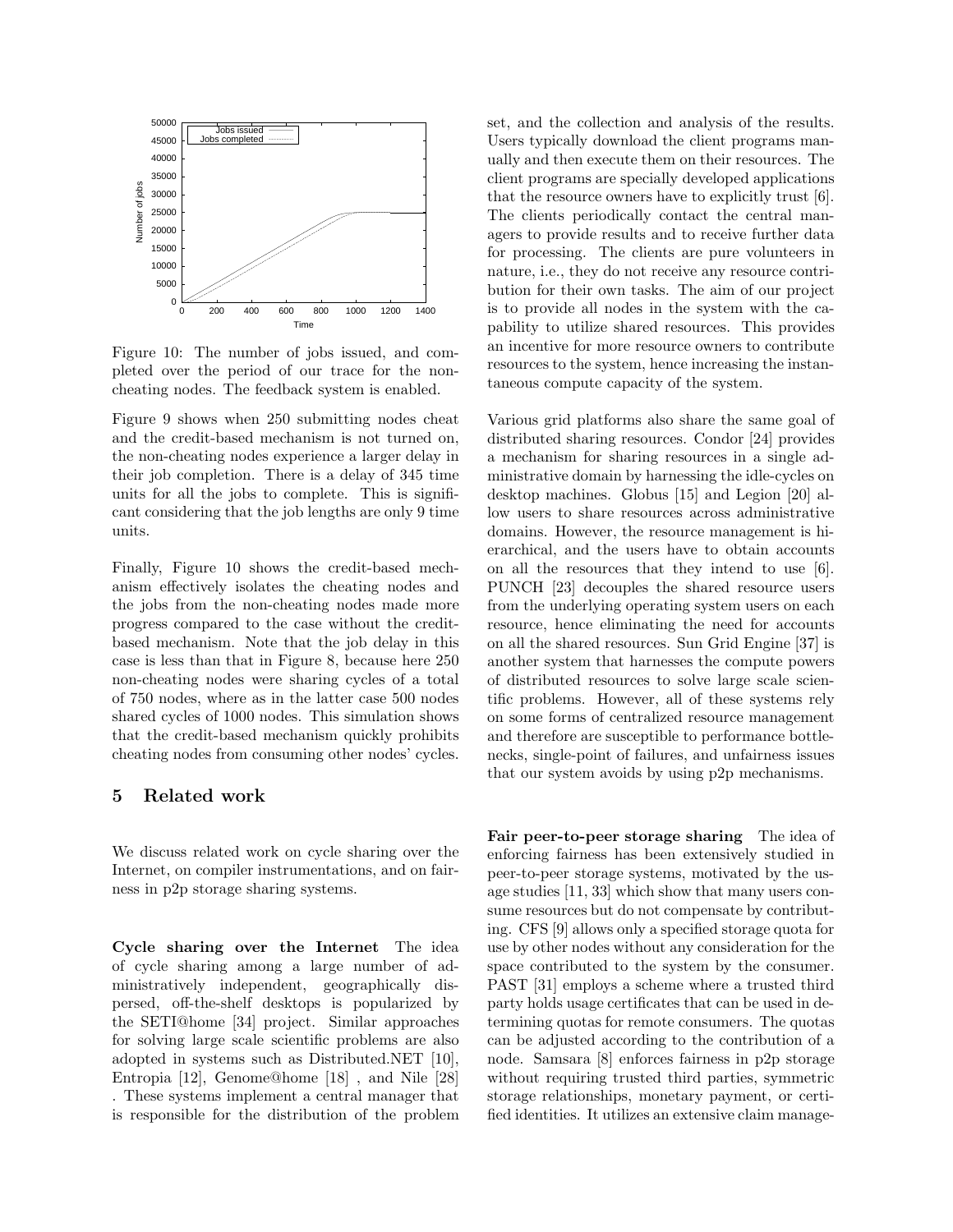ment which leverages selfish behavior of each node to achieve an overall fair system. The fairness in our cycle sharing system was motivated by Samsara. However, fairness in cycle sharing is more complex than in data sharing as once a computation is completed, the execution node has no direct means of punishing a cheating consumer. SHARP [17] provides a mechanism for resource peering based on the exchange of tickets and leases, which can be traded among peering nodes for resource reservation and committed consumption. Credits in our system are similar to *tickets* in SHARP. However, our system uses the credit reports to enforce fairness of sharing, and not as a mean for advance resource reservations.

There have also been efforts to design a general framework for trading resources in p2p systems. Data trading [5] is proposed to allow a consumer and a resource provider exchange an equal amount of data, and cheaters can be punished by withholding the data. The approach requires symmetric relationships and do not apply well to p2p systems where there is very little symmetry in resource sharing relationships. The use of micropayments as incentives for fair sharing is proposed in [19]. Fileteller [22] suggests the use of such micropayments to account for resource consumption and contribution. In [38], a distributed accounting framework is described, where each node maintains a signed record of every data object it stores directly on itself or on other nodes on its behalf, and each node periodically audits random other nodes by comparing multiple copies of the same records. The system requires certified entities to prevent against malicious accusations, and the auditor has to work for other nodes, without any direct benefit. Our system implements a distributed accounting system as well, where a node verifies credit reports of a remote node only when it has to do an exchange with it, which is a direct benefit.

Compiler instrumentation and proof carrying code The concept of compiler generated instrumentation and monitoring of program execution within a JVM is not new. The Sun Hotspot [29] compiler, compilers for the IBM JDK [36], and compilers for the Jikes RVM [1] all use either compiler generated program instrumentation or an examination of the active routines on the stack to determine hot methods. This in turn is similar to profiling [2, 4, 13] for collecting information about where time is spent during a program's execution. These efforts are orthogonal to our work, and could complement our work by providing a mechanism for collecting information about total program run time. Our novelty is in bootstrapping off the already existing monitoring of program executions supported by JVMs as part of their optimization strategy to allow the progress of a program to be remotely tracked. Other projects (e.g. [21]) have used instrumentation to collect data for performance purposes, and allows on-the-fly instrumentation of statically compiled programs.

The GRAM component of the Globus project [16] also monitors program execution, and uses this information to change the resource requirements of the application to give better quality of service. Our work differs in our motivation  $-$  we are using the monitoring to determine if we are getting a resource as promised; and in our implementation – the monitoring measures program performance via automatic instrumentation by a JVM and not by external measures or by programmer inserted callouts from the program. This allows us to not require individual programs to be adapted to our system in order to use it.

The ultimate goal of our work is related to proof carrying code [27]. We differ from that work in that the ultimate goal here is to have a program certify to the submitter, rather than the host, facts about its execution, with these facts bound to the program form itself.

# 6 Conclusion

We have described the design of a system, and our implemented prototype, that exploits the safety, portability and internal profiling capabilities of Java and Java Virtual Machines. This system allows a decentralized p2p network to be used to advertise and allocate resources, and contains a credit system that allows decentralized sharing of resources and evaluation of credit-worthiness. Our experimental results show that our fairness mechanisms work well to punish cheating nodes, and our monitoring of program progress has effectively zero overhead. Because of its decentralized nature, leading to low costs for entry and exit from the network, our system is ideal for constructing ad-hoc intraorganizational networks of pooled resources, and for constructing pools of resources for small business and educational purposes.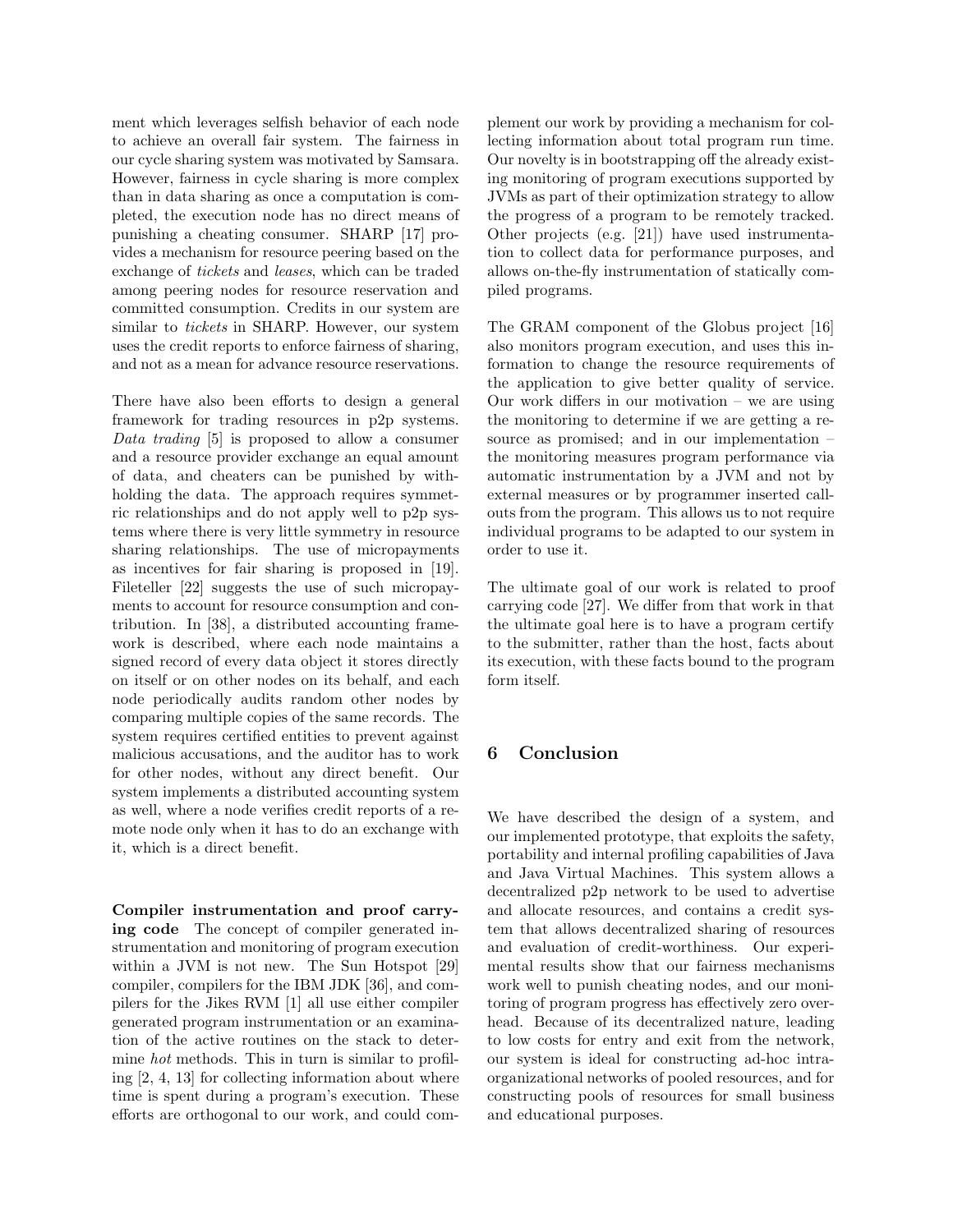## Acknowledgment

We thank the anonymous reviewers for their helpful comments. This work was supported in part by NSF CAREER award grant ACI-0238379 and NSF grants CCR-0313026 and CCR-0313033.

## References

- [1] B. Alpern and al. et. The Jalapeo Virtual Machine. IBM System Journal, 39(1), February 2000.
- [2] J. M. Anderson, L. M. Berc, J. Dean, S. Ghemawat, M. R. Henzinger, S.-T. A. Leung, R. L. Sites, M. T. Vandevoorde, C. A. Waldspurger, and W. E. Weihl. Continuous profiling: Where have all the cycles gone? In *Proc. Sixteenth* ACM Symposium on Operating Systems Principles (SOSP), pages 1–14, 1997.
- [3] M. Arnold. Online Profiling and Feedback-Directed Optimization of Java. PhD thesis, Rutgers, The State University of New Jersey, October 2002.
- [4] T. Ball and J. R. Laurus. Efficient path profiling. In Proc. 29th Annual IEEE/ACM International Symposium on Microarchitecture, pages 46–57, 1996.
- [5] B.F. Cooper and H. Garcia-Molina. Peer-topeer resource trading in a reliable distributed system. In Proc. First International Workshop on Peer-to-Peer Systems, Cambridge, MA, 2002.
- [6] A. R. Butt, S. Adabala, N. H. Kapadia, R. J. Figueiredo, and J. A. B. Fortes. Gridcomputing portals and security issues. Journal of Parallel and Distributed Computing: Special issue on Scalable Web Services and Architecture, 63(10):1006–1014, October 2003.
- [7] M. Castro, P. Druschel, Y. C. Hu, and A. Rowstron. Exploiting network proximity in peerto-peer overlay networks. Technical report, Technical report MSR-TR-2002-82, 2002, 2002.  $\langle \hbox{ http://research.microsoft.com/~antr/PAST/}$ localtion.ps  $(17 \text{ Oct } 2003)$ .
- [8] L. P. Cox and B. D. Noble. Samsara: Honor among thieves in peer-to-peer storage. In Proc. 19th ACM Symposium on Operating Systems Principles, October 2003.
- [9] F. Dabek, M. F. Kaashoek, D. Karger, R. Morris, and I. Stoica. Wide-area cooperative storage with CFS. In Proc. SOSP, October 2001.
- [10] distributed.net. distributed.net projects (11 April 2003). http://www.distributed.net/projects.php  $\rangle$ (28 September 2003).
- [11] E. Adar and B.A. Huberman. Free riding on Gnutella. First Monday, 5(10), October 2000.
- [12] Entropia, Inc. Entropia: Pc grid computing (16 June 2003). http://www.entropia.com/index.asp  $\rangle$ (28 September 2003).
- [13] J. Fenlason and R. Stallman. GNU gprof manual (Nov 7, 1998).  $\langle$  http://www.gnu.org/manual/ gprof-2.9.1/gprof.html  $\rangle$  (Oct 14, 2003).
- [14] FIPS 180-1. Secure Hash Standard. Technical Report Publication 180-1, Federal Information Processing Standard (FIPS), NIST, US Department of Commerce, Washington D.C., April 1995.
- [15] I. Foster and C. Kesselmann. Globus: A Metacomputing Infrastructure Toolkit. International Journal of Supercomputing Applications, 11(2):115–128, Jan. 1997.
- [16] I. Foster, A. Roy, and V. Sander. A quality of service architecture that combines resource reservation and application adaptation. In Proc. 8th International Workshop on Quality of Service, 2000.
- [17] Y. Fu, J. Chase, B. Chun, S. Schwab, and A. Vahdat. SHARP: An architecture for secure resource peering. In Proc. 19th ACM Symposium on Operating Systems Principles, October 2003.
- [18] Genome@home. Genome at home(26 September 2003).  $\langle \text{http://www.stanford.edu/group/pandegroup/}$ genome/index.html  $(29$  September 2003).
- [19] P. Golle, K. Leyton-Brown, and I. Mironov. Incentives for sharing in peer-to-peer networks. In Proc. Third ACM Conference on Electroni Commerce, Tampa, FL, 2001.
- [20] A. S. Grimshaw and W. A. Wulf. Legion  $A$ View from 50,000 feet. In Proc. 5th IEEE International Symposium on High Performance Distributed Computing(HPDC'96), Syracuse, NY, 1996.